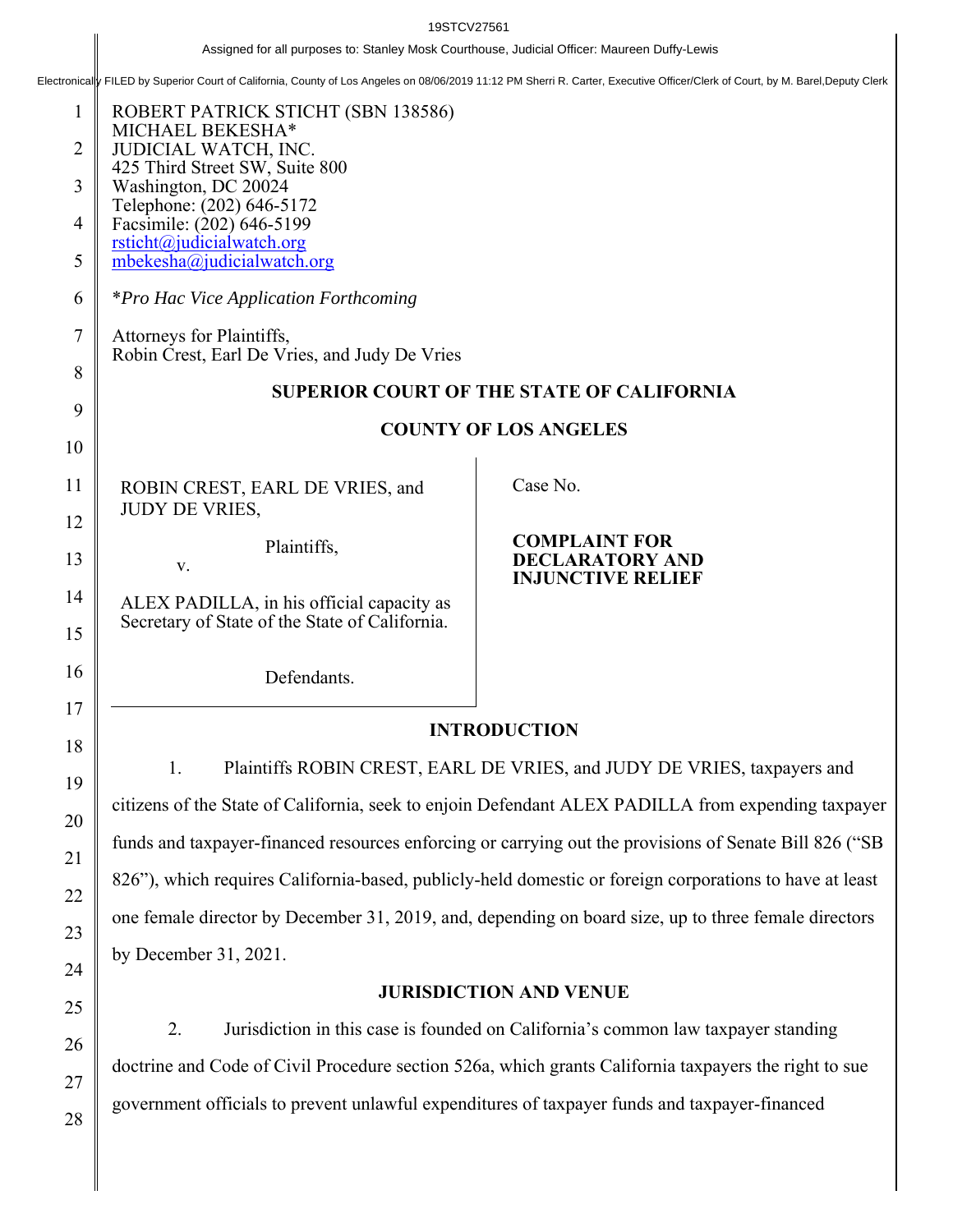1 2 3 4 5 resources. The mere expending of a paid, public official's time performing illegal or unauthorized acts constitutes an unlawful use of funds that may be enjoined, ant it is immaterial that the amount of the expenditure is small or that enjoining the illegal expenditure will permit a savings of tax funds. *Blair Pitchess*, 5 Cal. 3d 258, 268 (1971). It has long been held that "state officers too may be sued under section 526a." *Serrano v. Priest*, 5 Cal. 3d 584, 618 n.38 (1971).

6 7

8

9

 3. Venue in this Court is appropriate under Code of Civil Procedure section 393, as the taxpayer funds and taxpayer-financed resources at issue are being expended or will be expended in the County of Los Angeles. *Regents of the University of California v. Karst*, 3 Cal.3d 529, 542 (1970) ("[F]or the purpose of venue, the action arises in the county where the agency spends the tax money that cases the alleged injury.").

11

10

## **PARTIES**

12 13 14 4. Plaintiff ROBIN CREST is a taxpayer and citizen of the State of California and has paid income and other taxes to the State of California during the one-year period prior to the commencement of this action.

15 16 17 5. Plaintiff EARL DE VRIES is a taxpayer and citizen of the State of California and has paid income and other taxes to the State of California during the one-year period prior to the commencement of this action.

18 19 20 6. Plaintiff JUDY DE VRIES is a taxpayer and citizen of the State of California and has paid income and other taxes to the State of California during the one-year period prior to the commencement of this action.

21 22 23 7. Defendant ALEX PADILLA is the Secretary of State of the State of California and a constitutional officer of the State. Cal. Const. art. V, § 11. As Secretary of State, Defendant is charged with overseeing, administering, and enforcing SB 826. Defendant is sued in his official capacity only.

24

# **STATEMENT OF FACTS**

25 26 27 8. On September 30, 2018, California Governor Jerry Brown signed SB 826 into law. That same day, the legislation was chaptered by the Secretary of State at Chapter 954, Statutes of 2018. SB 826 adds two new provisions to the Corporations Code, section 301.3 and section 2115.5.

28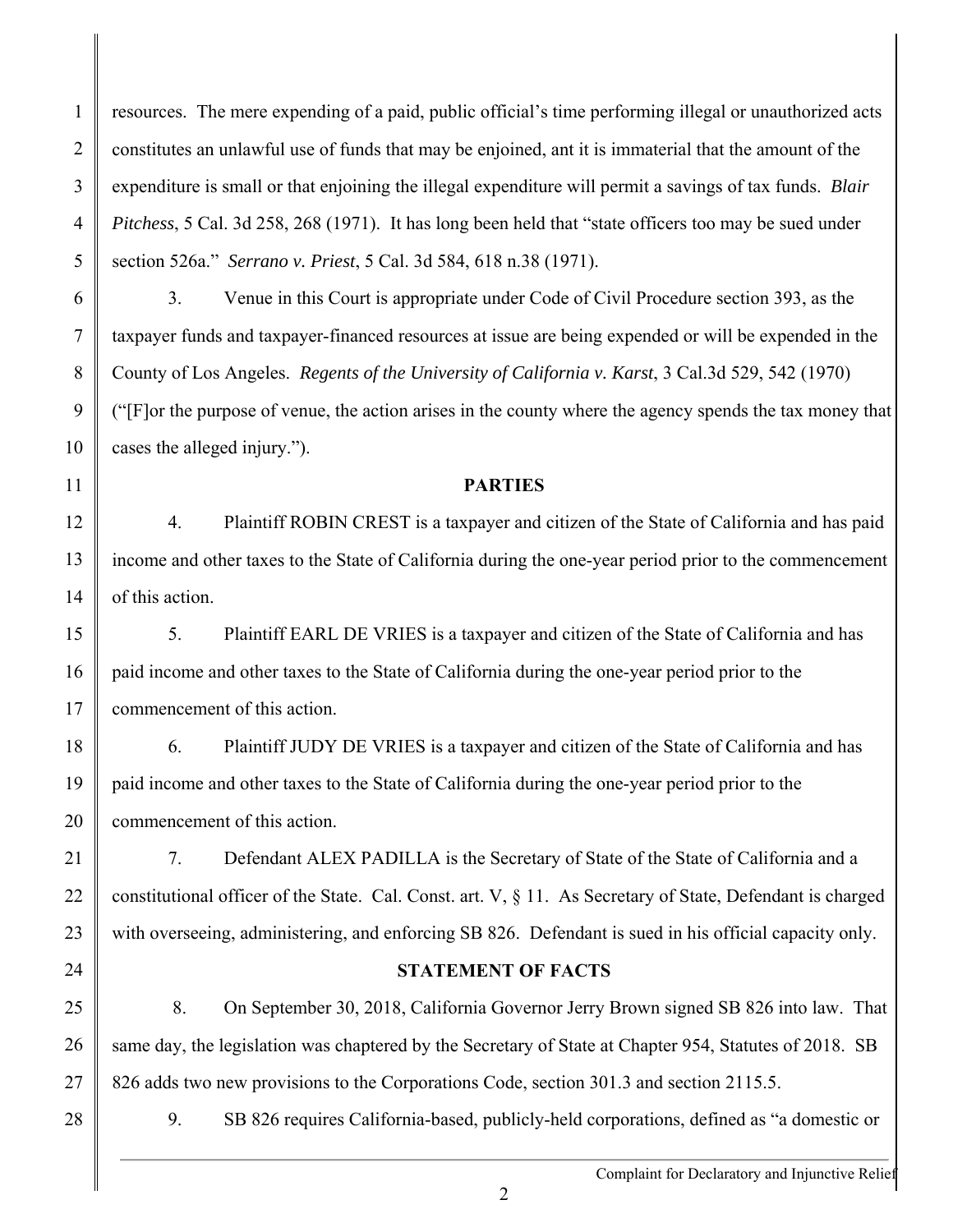1 2 3 4 foreign corporation whose principal executive offices, according to the corporation's SEC 10-K form, are located in California," have at least one female director on its board by the end of the 2019 calendar year. SB 826 also requires, by the end of the 2021 calendar year, such corporations comply with the following:

5

boards of six or more directors must include at least three female directors;

6

7

• boards of five directors must include at least two female directors; and

• boards of four or fewer members must include at least one female director.

8 9 10 11 10. SB 826 also directs the Secretary of State to prepare and publish a report, no later than July 1, 2019, documenting the number of publicly-held, domestic and foreign corporations with principal executive offices in California that have at least one female director on their boards. The Secretary of State published its report on July 1, 2019.

12 13 11. For purposes of SB 826, "female" means an individual who self-identifies her gender as a woman, without regard to the individual's designated sex at birth.

14 15 16 17 12. According to the Senate Floor Analysis of SB 826, there are currently 761 publiclytraded corporations headquartered in California, the vast majority of which are subject to the legislation's provisions. In its July 1, 2019 report, the Secretary of State identified 537 corporations that must comply with SB 826.

18 19 20 21 13. In addition, SB 826 directs the Secretary of State to prepare and publish an annual report, starting on March 1, 2020, documenting the number of corporations that are in compliance with SB 826, the number of corporations that moved their headquarters out of California, and the number of corporations that are no longer publicly traded.

22 23 24 25 14. According to the Assembly Appropriations Committee, SB 826 will have ongoing General Fund costs of approximately \$500,000 each year for the Secretary of State to develop regulations, investigate claims, and enforce violations of the statute's provisions and unknown additional costs to produce a required annual report.

26 27 28 15. The Assembly Floor Analysis identified a "significant risk of legal challenges" to SB 826. It characterized the legislation as creating a "quota-like system" and noted, "[T]his bill, if enacted into law, would likely be challenged on equal protection grounds . . . The use of a quota-like system, as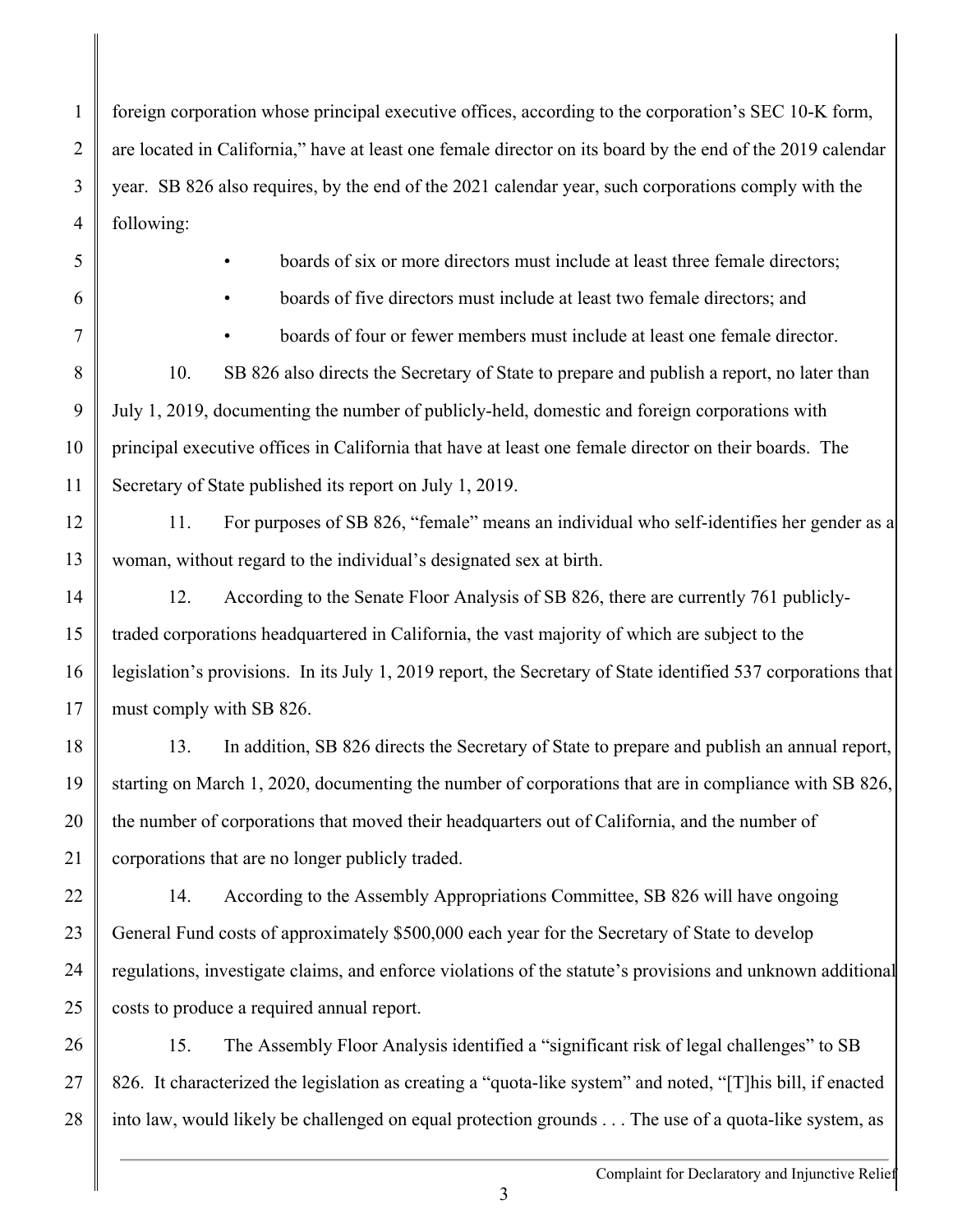1 2 proposed by this bill, to remedy past discrimination and differences in opportunity may be difficult to defend."

3 4 5 16. In signing SB 826, then-Governor Brown noted that "serious legal concerns have been raised" to the legislation. "I don't minimize the potential flaws that indeed may prove fatal to its ultimate implementation," he wrote.

## **FIRST CAUSE OF ACTION**

### **(Violation of Cal. Const., art I, § 31)**

17. Plaintiffs incorporate by reference and reallege all their prior allegations.

6

7

8

9 10 11 12 13 18. An actual and justiciable controversy has arisen and now exists between Plaintiffs and Defendant. Plaintiffs contend they have paid income and other taxes to the State of California during the one-year period prior to the commencement of this action and that Defendant is expending, intend to expend, or will expend taxpayer funds and taxpayer-financed resources illegally by enforcing and otherwise carrying out the provisions of SB 826.

14 15 16 17 18 19 20 21 22 23 24 19. Specifically, Plaintiffs contend that any expenditure of taxpayer funds or taxpayerfinanced resources on SB 826 is illegal under the California Constitution. The legislation's quota system for female representation on corporate boards employs express gender classifications. As a result, SB 826 is immediately suspect and presumptively invalid and triggers strict scrutiny review. *See e.g., Connerly v. State Personnel Bd.*, 92 Cal. App. 4th 16, 40-44 (2001); Cal. Const., art. I, § 31. Because gender classifications are necessary to SB 826's quota system, the legislation can only be justified by a compelling governmental interest, and its use of gender classifications must be narrowly tailored to serve that compelling interest. *Connerly*, 92 Cal. App. 4th at 44. As Defendant cannot make these difficult showings and SB 826 cannot be interpreted to preserve the legislation's quota system's validity, it is unconstitutional and any expenditure of taxpayer funds or taxpayer-financed resources enforcing or otherwise carrying out the quota system is illegal.

25 26 27 28 20. On information and belief, Defendant contends SB 826 does not violate the California Constitution and that therefore he is not expending taxpayer funds and taxpayer-financed resources illegally and does not intend to expend or will not expend taxpayer funds and taxpayer-financed resources illegally in the future.